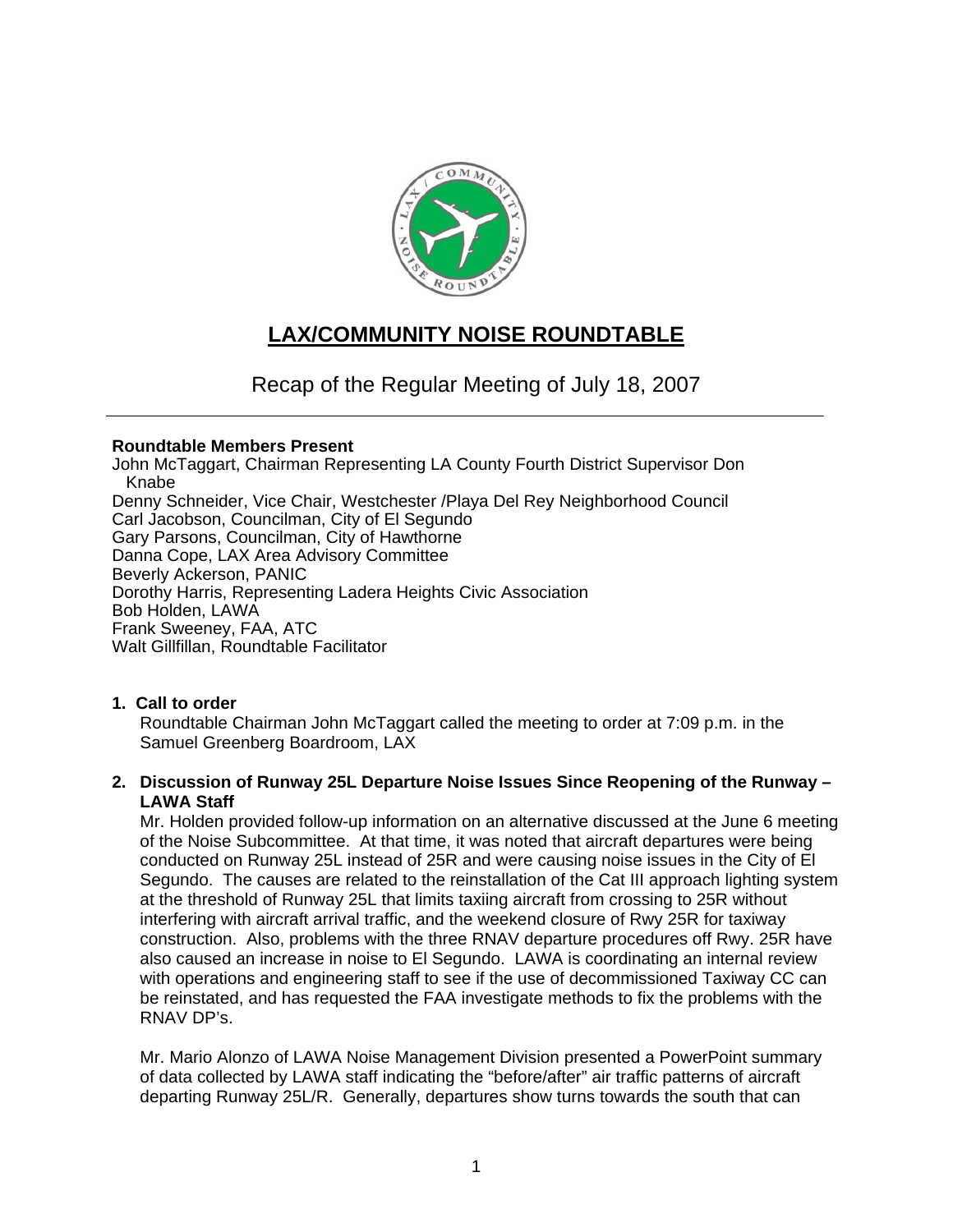appear to fly close to the City of El Segundo. During the discussion, a number of points were made:

- A staff review of the FAA Terminal Procedures Manual (TERPS) criteria indicates that there may be an opportunity to move the Runways 25 departures away from El Segundo without compromising the instrument minima and separation standards. This should be checked with the FAA procedures staff and discussed during Walter White's visit at the September 19 Roundtable meeting.
- FAA noted that the climb altitudes are restricted at or below 3,000 feet because of the VFR corridor over LAX.
- It was also noted that procedures may be established to "fly-by" or "fly-over" way points.
- Because of the proximity of the northern runways at LAX, the FAA requires a 15 degree left turn for aircraft departing from the southern runways.
- It was noted that one important issue is RNAV departures from Runway 25R that turn left and appear to have departed from Runway 25L.

# **3. Review/Approval of the Roundtable's Work Program – Walt Gillfillan**

Mr. Gillfillan noted that the draft Work Program being discussed is the result of the general directions provided at the June 13 meeting. The format is reflective of the Roundtable's mission statement contained in the Bylaws  $-$  (1) to identify noise impacts in the surrounding communities, and (2) To recommend courses of action that could reduce noise over affected communities. He also noted that completed Work Program items are now contained a separate document.

The Roundtable members provided the following comments that should be incorporated into existing items or added to the current draft document:

- Aircraft arrivals outside of normal approach paths
- During eastern departures, aircraft turning east and north over residential areas
- Support of continuous descent approaches
- How to use abilities of the new ANOMS
- Application for a new CALTRANS "variance" on the three-year cycle
- Need a list of current action items in advance of each meeting
- Maintain a list of outstanding correspondence and the status of each
- A status report of relevant ICAO, federal and state legislative actions
- Briefings on relevant technical improvements
- A reporting of the effectiveness of mitigation actions recommended by the Roundtable
- Copy the Air Transport Association with the Work Program and meeting agendas to encourage its participation
- Assign a scheduling priority to the draft Work Program.

#### **4/5**. **Staff/Status Reports – LAWA Staff**

- The Part 161 Study is still awaiting the revised fleet mix forecast from the Specific Plan Amendment Study. Work on the Part 161 is on hold until that fleet mix is developed
- Construction of noise monitoring sites are still in progress. Eighteen replacement locations have been completed and one new site established at LAX. Other work on the system is also continuing